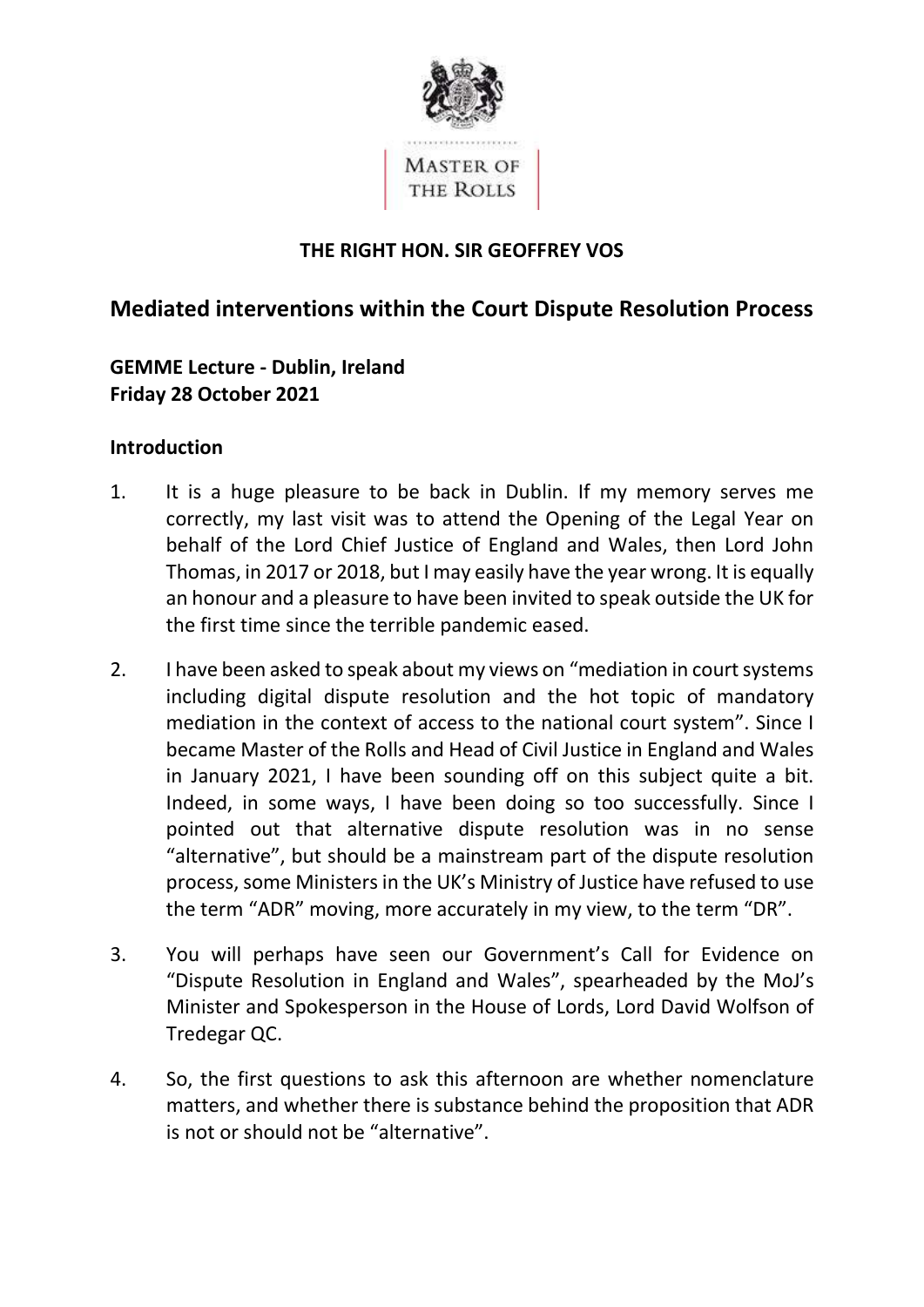- 5. My thinking on this subject is probably also well known. I believe that the institutions promoting ADR in general and mediation in particular have really done themselves no favours by looking so narrowly at the processes they advocate. It is more effective to see the various techniques of dispute resolution within the integrated whole of the justice system.
- 6. Again, as is no secret, I think that common law jurisdictions like England & Wales and Ireland need completely to re-think the way we resolve civil, a term I use to include family and tribunals disputes. The processes predominantly used at the moment are derived from the 19th century, if not earlier and are, at their foundation, ruthlessly analogue. Before you push your hands in the air and cry out about how we have all moved to undertaking remote hearings during the pandemic, let me say at once, that, whilst I applaud the use of remote hearings for the right kinds of cases, I do not regard them as a panacea. And whilst they are certainly using a valuable, if hardly new, technology we should all have been using for years, they do not go anywhere near changing the process of dispute resolution. They are simply doing what we used to do face-to-face using digital technology. But the process leading up to the hearing and even the hearing itself remains the same just with video added.
- 7. Doing court-based dispute resolution differently will, however, provide a significant opportunity for what we used to call ADR.
- 8. I will deal with these matters as follows: (i) How can dispute resolution be dealt with differently? (ii) How can mediated interventions be integrated in that process? (iii) Can or should alternative dispute resolution be mandatory?

### How can dispute resolution be dealt with differently?

- 9. In considering different and more technologically enabled methods of dispute resolution, one has to start I think with the bulk end of the market, and the position of most people. I am sure that what I am suggesting will, at least, need adaptation if it is to work for commercial dispute resolution and the complex cases dealt with by our Business and Property Courts.
- 10. We must, nonetheless, bear in mind that 60 million cases are dealt with each year on eBay without apparent dissatisfaction from those using their dispute resolution service, So, an online dispute resolution process is certainly not without precedent.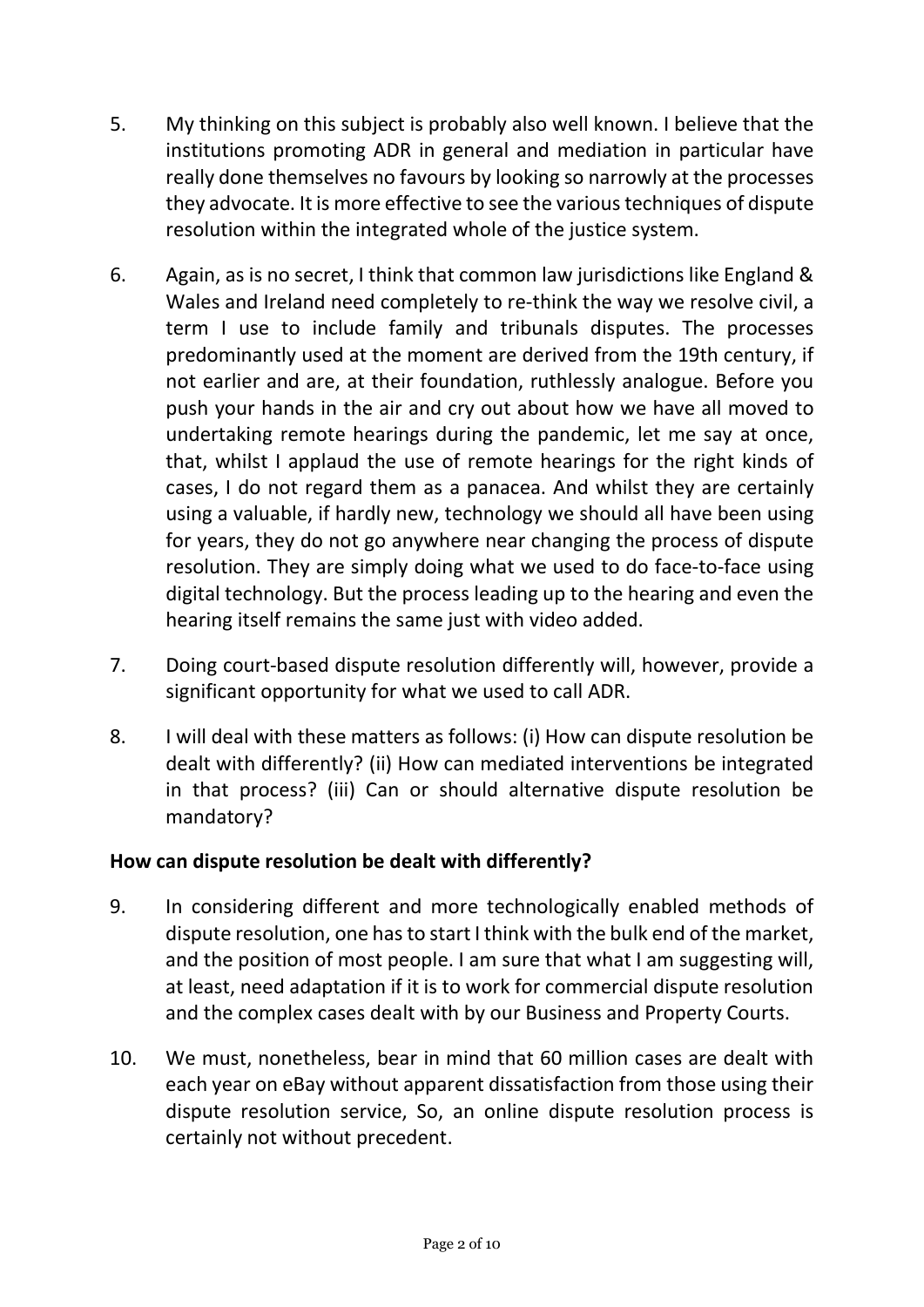- 11. The way I see things is relatively simple. At the front end, there should be a regulated website and associated app providing a signpost to all accredited dispute resolution platforms. In a recent speech at the Guildhall, Isaid that we might call that front end "Claims R Us" for the sake of argument. In that way, consumers, SMEs and anyone else can simply go to one place online to find out where and how to make a claim in any civil field. The website and associated app would direct enquiries to the appropriate pre-action portal, be that linked to an ombuds, or a review mechanism, or some other portal. Or where it is needed directly to the point of entry for an online court if that is appropriate because no pre-action portal exists.
- 12. This website can be cheap and easy to establish and maintain. Undoubtably it would make a huge contribution to access to justice. I first came across such a thing in Belgium, where they used to have a more limited front-end point of entry called Belmed. As I see it, the Claims R Us entry point would be regulated, and its content created, by the new Online Rules Committee that our Government is currently legislating to create.
- 13. That takes me on to the second layer, which is the pre-action portals themselves. In England and Wales, we already have many such portals operating online, and resolving large numbers of small disputes online. They include 300,000 complaints per annum dealt with by the Financial Ombuds Service, 15,000 by the Housing Ombuds, 20,000 by the Communications Ombuds, and some 57,000 cases dealt with by the Energy Ombuds.
- 14. In addition, we have pre-action portals for personal injury cases (dealing with more than 500,000 cases per annum) and whiplash claims, which started in May 2021 and is rapidly growing. At the last count, that had already dealt with 60,000 cases. The Road Traffic Personal Injury portal is funded by government but the whiplash claims portal was built by the Motor Insurers Bureau. Lawtech UK is proposing a privately funded SME portal to resolve a stubbornly large number of claims by and against SMEs, and there are many more such pre-action portals in prospect. In short, there is already something of a free, but currently dispersed, market of these portals out there. Each would, as I see it, be able to seek accreditation by the new Online Rules Committee.
- 15. In family justice, an applicant cannot make any kind of application to a family court without having attended a pre-claim Mediation Information and Assessment Meeting or MIAM. These meetings are conducted online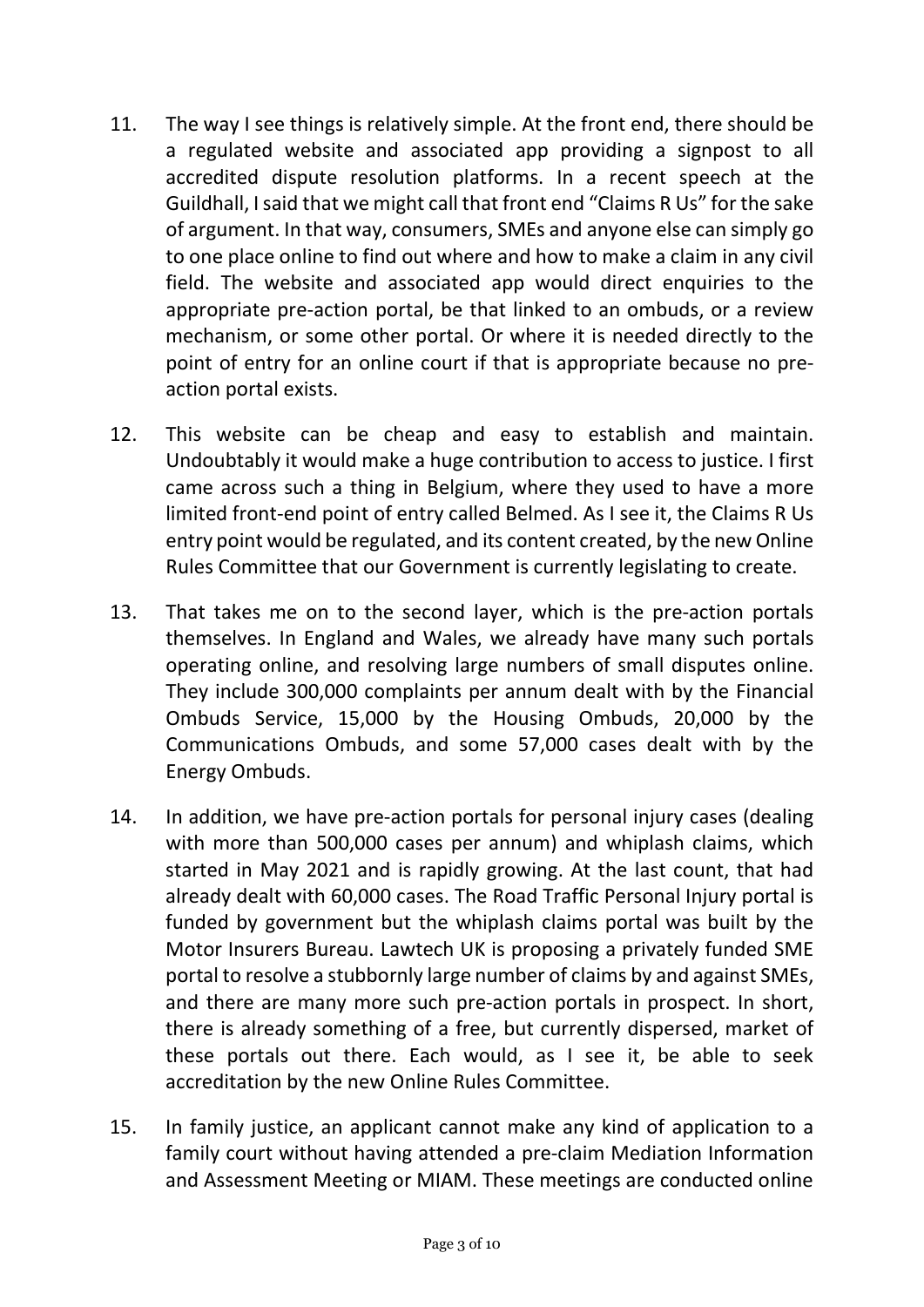and explain different ADR approaches that might be more suitable than court proceedings.

- 16. Likewise, before any claim can be made to an Employment Tribunal, claimants have to notify the Advisory, Conciliation and Arbitration Service (ACAS) by serving an early conciliation notification on ACAS. ACAS then explains the possible approaches to conciliation and asks the claimant if they want to participate. If they do not, they receive a certificate enabling them to proceed to issue a claim in the tribunal.
- 17. The array of pre-action portals should serve to resolve small disputes so as to help disputes enter the court system only when they really need to do so.
- 18. I have proposed that the new Online Rules Committee, which will govern the digital court procedure, should also have a role in integrating the justice system as a whole. It can have responsibility for ensuring that both publicly and privately funded pre-action portals integrate with the court system by allowing them to demonstrate that they undertake the necessary online mediation process appropriately and fairly, as with current Pre-Action Protocols. Allowing portals to seek such accreditation from the Online Rules Committee, what I have elsewhere called the 'blue tick', ensures that the claims R us website, layer one, can point to clearly accredited portals, layer two. But accreditation can also require portals to produce a common data set so that any case that does not settle within the portal can be seamlessly transmitted directly either into a more suitable portal or ultimately by API into the appropriate online court-based dispute resolution service.
- 19. That online court process is the third layer. In England and Wales, we already have online systems for proceedings in relation to civil money claims (Online Civil Money Claims), civil damages claims (Damages Claims online), property possession claims, public and private family claims, and some tribunal claims. These online court claims platforms all look and feel the same, having been created as part of Her Majesty's Courts and Tribunals Service's Reform Programme. They are, as yet, at a relatively early stage, but judges are already giving directions online within Online Civil Money Claims and elsewhere.
- 20. The key issues in dealing with dispute resolution differently are to ensure that the process is cohesive, more streamlined, less costly to the users and that cases are resolved far more quickly. Obviously starting cases online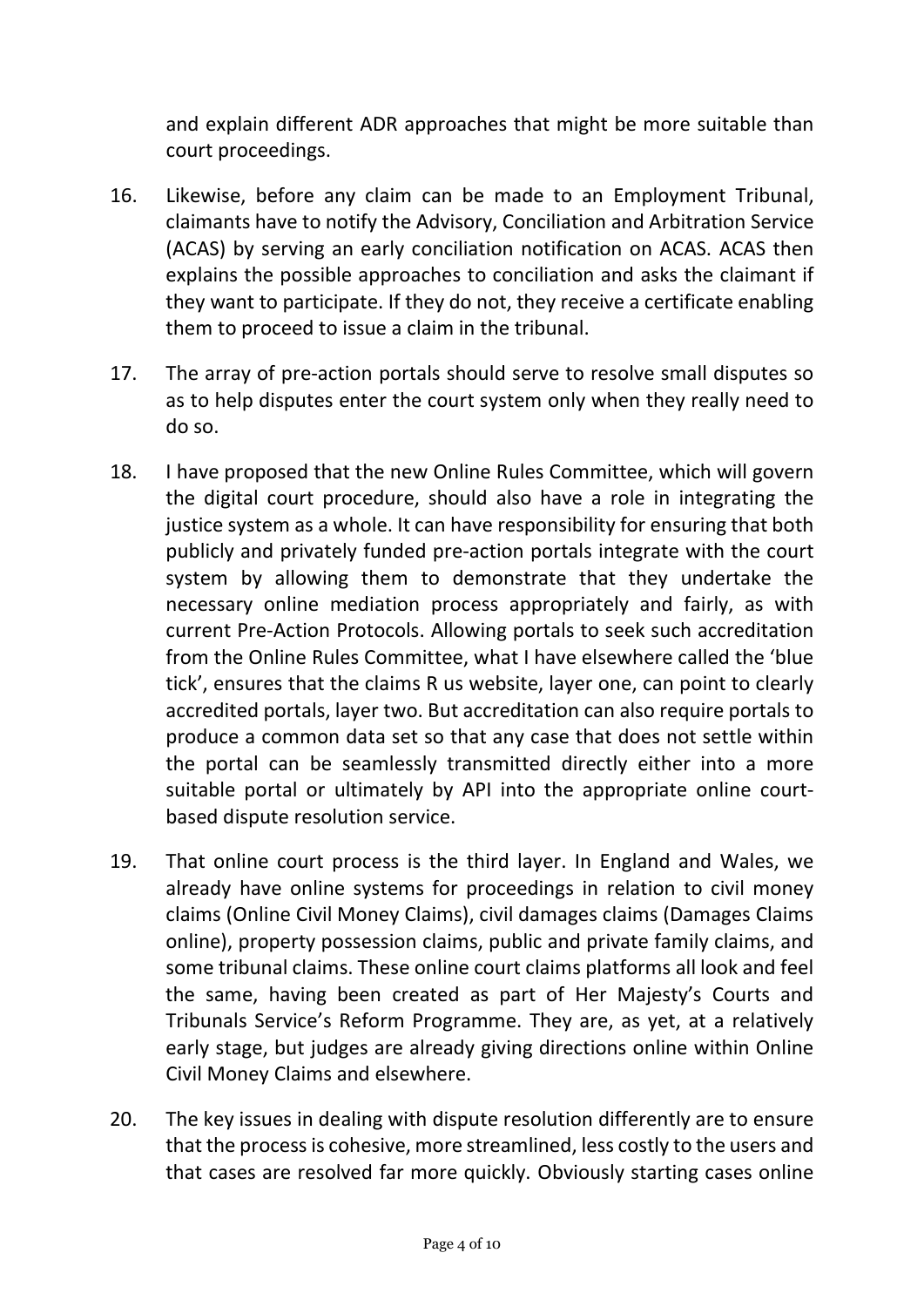assists in that process, but it is not the only factor. For many years now (since 2016 actually) all our Business and Property Courts' cases have been started electronically using CE-file, but the actual process followed has not been different. CE-file is now being used widely across the High Court and the Court of Appeal. It is a good programme that does away with much of the paper, but it is not the smart online dispute resolution process that HMCTS's Reform Programme is aimed at creating.

- 21. For today's purposes, I am not going to deal with issues such as how factual and expert evidence can be provided more efficiently in the online space – though it can. Nor will I deal today with the need for assistance to be provided to those who have difficulty using the online space. Suffice it to say that, whilst I am certain that special measures need to be taken to ensure that the digitally disadvantaged can achieve the same benefits as those who are less so, I do not think that we should allow the tail to wag the dog. Just as I have started from the position of bulk claims, we should also look at the majority of users in the justice system. Most young people now obtain everything on their smart phones without difficulty and we should not build our future systems, including our future justice systems, without keeping that fact very clearly in mind.
- 22. I will move now to look at the way in which online cases can be more effectively resolved by mediated interventions.

### How can mediated interventions be integrated in that process?

- 23. I have already mentioned how troubled I am by the narrow approach of some in the mediation community.
- 24. The beauty of the online space is its flexibility. But let me start this section of my talk by dealing with how cases can generally be resolved.
- 25. Those of us that have spent a lifetime in the world of dispute resolution know that cases in all fields form an infinite spectrum. They range from the cases that are settled instantly on resolution being intimated, to those that stubbornly resist compromise until the highest court in the land is about to or has actually spoken.
- 26. The first essential point is, however, that most cases are, in fact, amenable to consensual resolution in one way or another provided that the intervention is applied at the right time and in the right way. I describe this as the sweet spot at which the case is most likely to resolve. Since the sweet spot is different for every case, it is obviously no use suggesting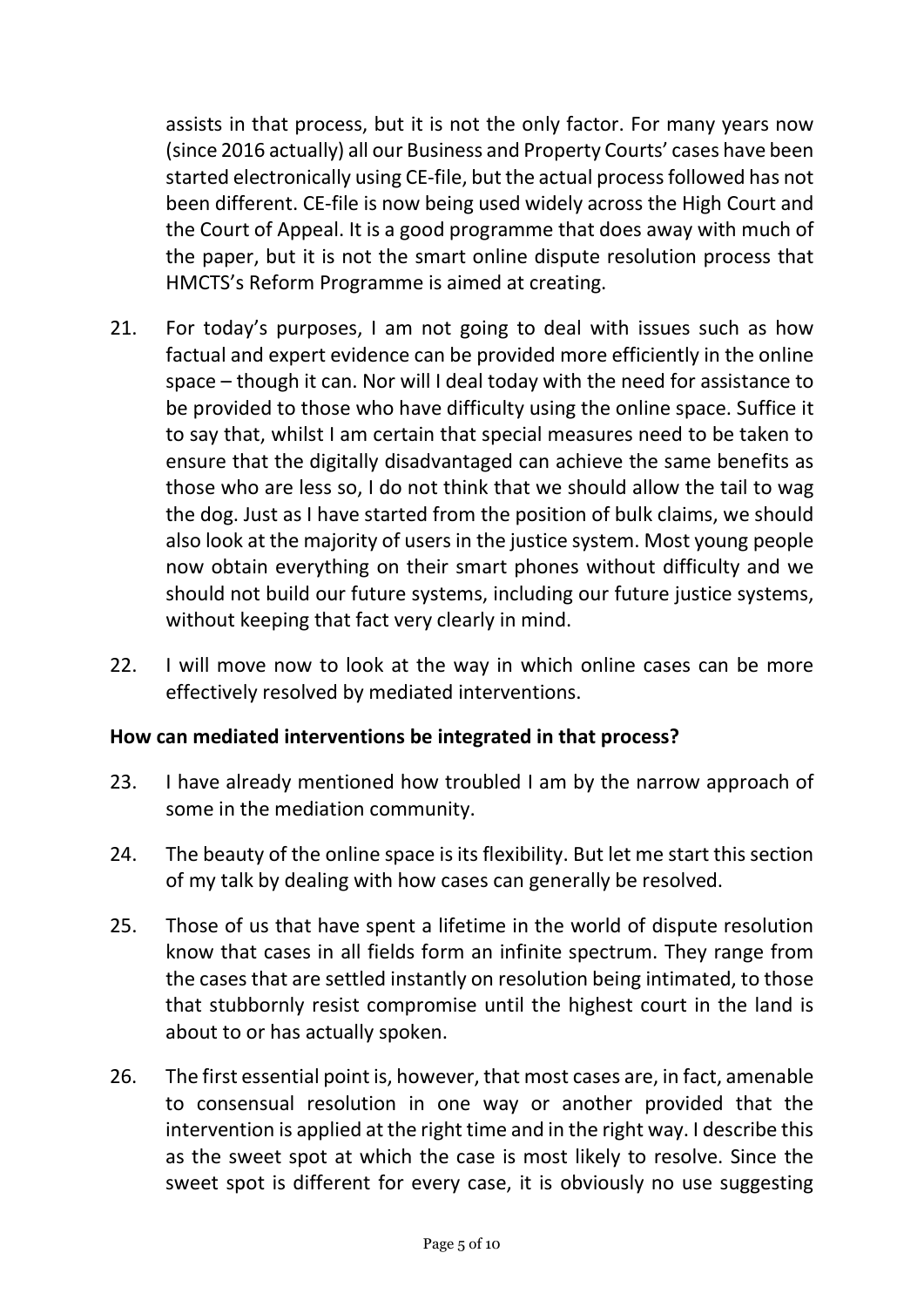mediation once and then walking away and allowing the lengthy, costly and disruptive court-based dispute resolution process to take its course.

- 27. The second essential point is that there is more than one way to skin the cat. Formal mediation with all the parties and their lawyers present may work very well for major commercial disputes, but it is impracticable overkill for a small claim proceeding in the local court. There is a range of options, all of which should be deployed in the right cases and at the right time. This is what I often call the continuous mediated interventions that the online process allows to occur.
- 28. The range of mediated interventions includes, first, bots that pop up online suggesting resolution in a simple case based on the parties' positions. A claim for €1,000 defended on the basis that only half the goods were delivered may be settled instantly if a bot pops up and suggests that the defendant should pay for what it accepts was actually delivered. Secondly, if the AI driven bot fails to resolve the claim, the judge looking to make directions in an online case may be able to see, and then suggest, an obvious resolution. No harm is done if the resolution suggested is not accepted. Obviously, the judge in question can recuse themselves from the substantive determination if necessary. Thirdly, in the county court in England and Wales, we are now suggesting telephone mediation, undertaken by trained HMCTS officials, in almost every small claim, whether started online or not. These are very successful in large numbers of cases. Fourthly, where all of the previous interventions fail, face-to-face mediation can also be proposed. There are some cases that require it, though a surprisingly small number in the small claims firmament.
- 29. In my view, however, we should not be satisfied with simply going through a list of possible interventions and suggesting them in a set order. If one intervention does not work, we should be considering another, and on and on. Every aspect of the process ought to be directed towards resolution rather than dispute. We all know how entrenched the parties can become when their cases are pleaded at great length and they are required to file lengthy witness statements explained their case in even greater detail. The court process, inadvertently I am sure, often actually has the effect of drawing focus onto the grievance making the parties more, rather than less, intransigent. Repeating the case their lawyers have written down, again and again, in pleadings, witness statements, experts' reports and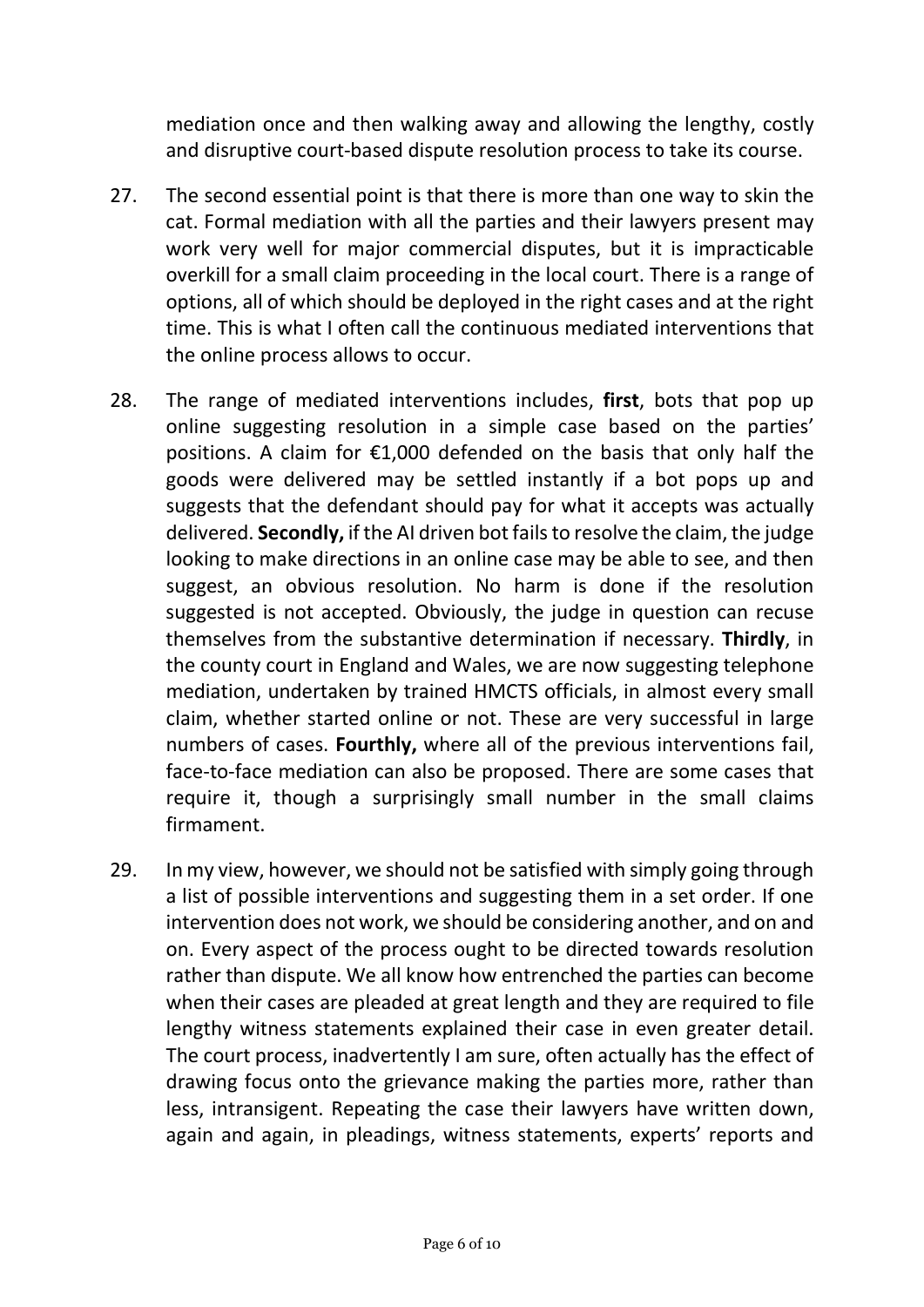written and oral argument serves to persuade the parties, but rarely the opposing party, how right they are.

- 30. Other interventions that can be suggested in more complicated cases, include early neutral evaluation either by a judge or by an independent lawyer. That has been used very successfully in the Business and Property Courts. Moreover, every judge looking at a case ought to be considering what preliminary issue needs to be resolved in order to set an appropriate stage for consensual resolution. It is no longer enough for judges to think that their role begins and ends with hearing the evidence, the legal argument and delivering judgment. We are not just there to referee a fight, we are there to break it up. Lord Woolf shifted the paradigm of the courts from seeing their role as searching for perfect justice, to one where they had to seek expedient and proportionate justice. I hope to shift the paradigm again towards a focus on resolution rather thn dispute.
- 31. I have asked the Civil Justice Council in England and Walesto prepare some advice on the how the online dispute resolution space could work best with an emphasis on resolution rather than dispute. I hope to be able to share that report next year.
- 32. So, what then should be done with the not uncommon type of litigant who sets their face against even participating in any kind of mediated intervention?

#### Can or should alternative dispute resolution be mandatory?

- 33. The question of whether the court can require parties to engage in alternative dispute resolution has been a hot topic for some considerable time. In January 2021, I asked the Civil Justice Council to report on the legality and desirability of compulsory ADR. Its report was published on 12 July 2021. It concluded that mandatory (alternative) dispute resolution was compatible with Article 6 of the European Human Rights Convention and was, therefore, lawful.
- 34. In Halsey v Milton Keynes General NHS Trust [2004] 1 WLR 3002, Lord Dyson MR said at [9] that "It seems to us that to oblige truly unwilling parties to refer their disputes to mediation would be to impose an unacceptable obstruction on their right of access to the court", relying on ECHR authority saying that the right of access to a court could be waived but that such waiver should be subjected to "particularly careful review"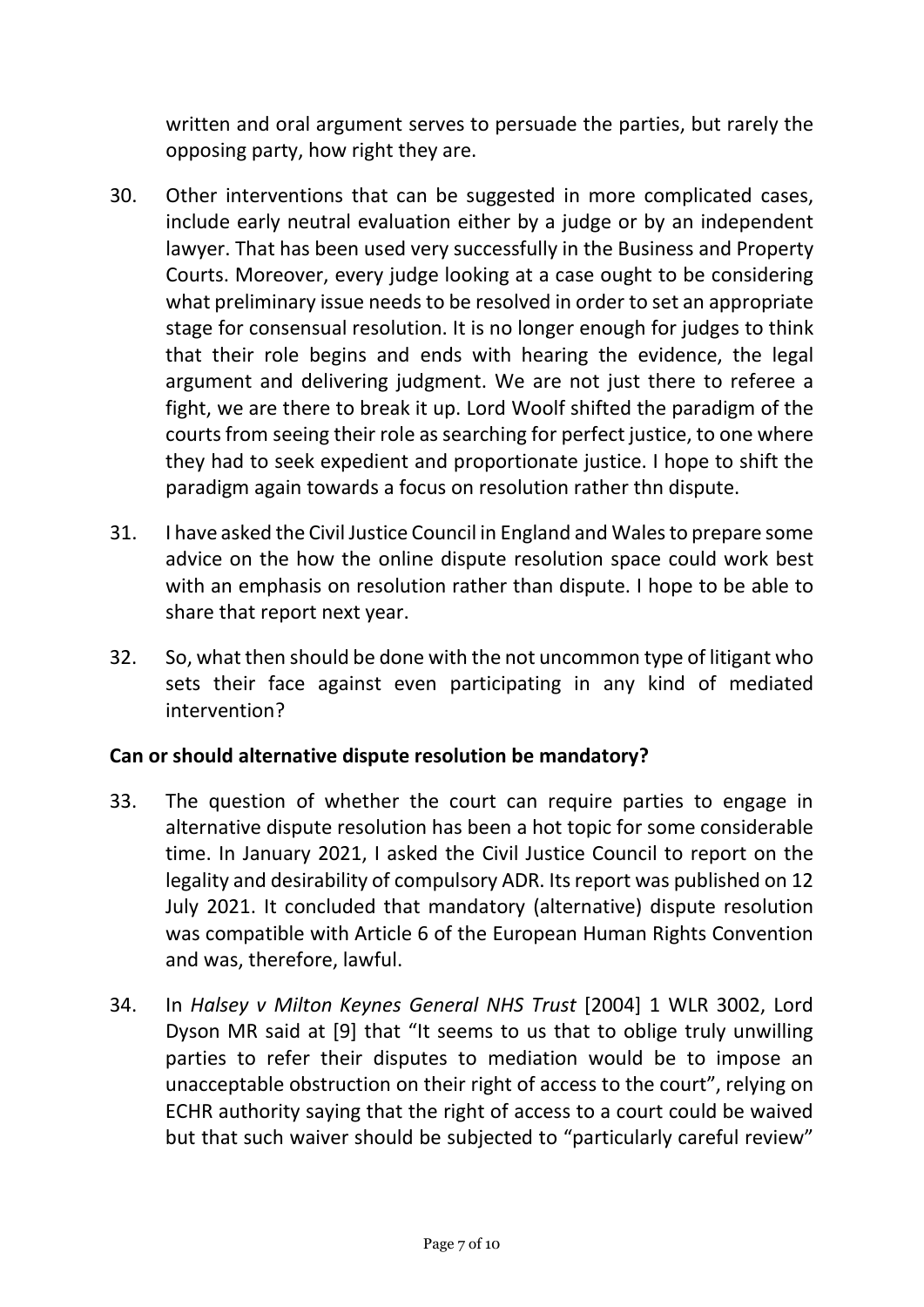to ensure that the claimant is not subject to "constraint" (see Deweer v. Belgium (1980) 2 EHRR 439 at [49])

- 35. At [58-9] of the CJC report, it was concluded that "any form of ADR which is not disproportionately onerous and does not foreclose the parties' effective access to the court will be compatible with the parties' Article 6 rights". If there is no obligation on the parties to settle and they remain free to choose between settlement and continuing the litigation then there is not "an unacceptable constraint" on the right of access to the court. The logic, they thought, applied to ADR as well as ENE. In Rosalba Alassini [2010] 3 CMLR 17, the Court of Justice of the European Union had attached importance to the fact not only that the parties retained a free choice as to whether to settle or not but also that the ADR process was free and caused no delay to the ultimate resolution. The CJC thought that what mattered was that any cost and delay was proportionate. It concluded that more work was necessary to determine the types of claim and the situations in which compulsory (A)DR would be appropriate and most effective in analogue and online justice. They commented that their conclusions "placed another … powerful tool in the box [and] the opportunity to initiate a change of culture in relation to dispute resolution which will benefit all concerned".
- 36. I entirely endorse the CJC report. It would be out of step with the objectives of justice systems across the world for it to be impermissible to require parties to participate proportionately in attempts to resolve their disputes consensually.
- 37. Interestingly, ELI/UNIDROIT civil procedure rule 9(1) approved by ELI and Unidroit in September 2020 provides under the heading "Role of the parties and their lawyers" that "Parties must co-operate in seeking to resolve their dispute consensually, both before and after proceedings begin". In the preamble at [40], the rules provide that "It has … become the dominant procedural policy of the European Union over the last couple of decades. It is a fundamental principle of the Rules that lawyers and courts must encourage parties, on a properly informed basis in appropriate cases, to make use of out-of-court ADR methods". "The Rules also provide for in-court-Court settlements, in respect of which the court's role is not restricted to rendering a decision that gives effect to an agreement reached by the parties, but rather enables the court to actively participate in the process that seeks to assist the parties to reach a consensual resolution of their dispute".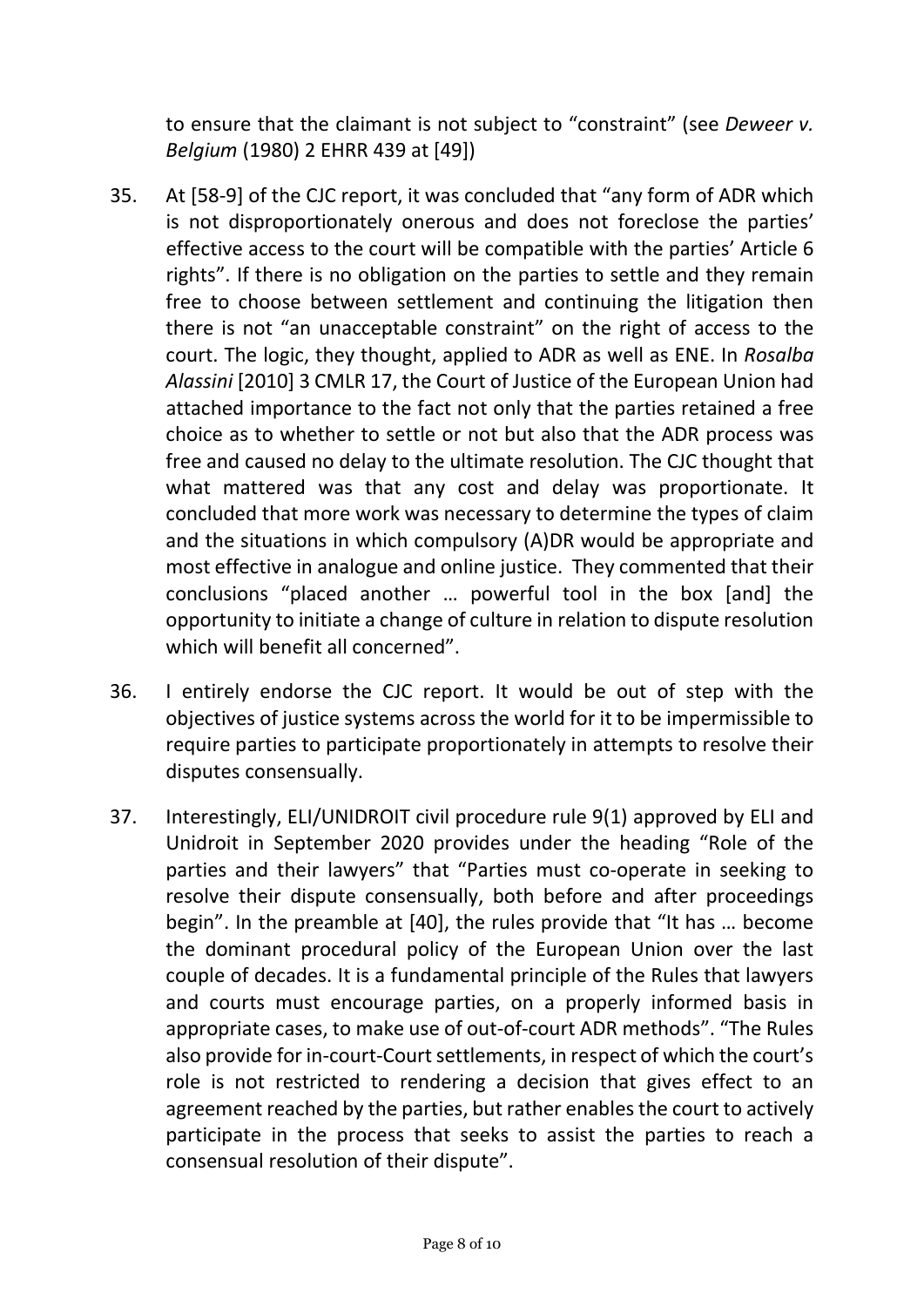- 38. In my view, the direction of travel ought to be clear. It should be possible, particularly in small claims for the Court to direct a party to attempt to reach a consensual resolution through mediated interventions. The mandated process should not, of course, be costly or cause delay in judicial resolution. But none of that should mean that parties can, as they sometimes do, resolutely refuse to consider mediation. Being entitled to one's day in court is not the same thing as being entitled to turn down appropriate and proportionate attempts to reach consensual solutions.
- 39. Indeed, another Civil Justice Council report is expected shortly to recommend that small claims worth less than £500 should be subject to mandatory mediation, and should then, if not resolved consensually, be resolved by the judge on the papers without oral evidence or submissions.

#### **Conclusions**

- 40. Let me draw some conclusions from what I have been saying. I believe that the time has, at last, come for mediation and other dispute resolution intervention processes. No longer 'alternative' but as a part of an integrated digital whole.
- 41. Governments across Europe and beyond are taking the need for speedy and cost-effective disputes resolution far more seriously than ever before.
- 42. The problem that is not often understood and acknowledged is the hidden economic and social cost of civil disputes. Ongoing disputes tend to obsess individuals and businesses alike, causing psychological and economic harm. Only if they can be resolved cheaply and quickly can the individuals involved in them get back to their normal economic and individual productivity. Work is being done on the figures for the costs of slow and inefficient dispute resolution, but they are surprisingly high. This is or should be a matter of great concern for economic and business ministries as well as justice ministries.
- 43. The progress towards effective online dispute resolution allows justice systems the opportunity to improve access to justice as well as the full range of mediated interventions that we have historically called 'ADR'.
- 44. We are at an exciting stage in history. Technology now allows us to rethink the justice process. I have focussed tonight on the opportunities that that allows for mediated case resolution, but it goes further than that. We also can and should, I think, reconsider how we resolve the disputes judicially where mediation fails. The current system is much loved by those who